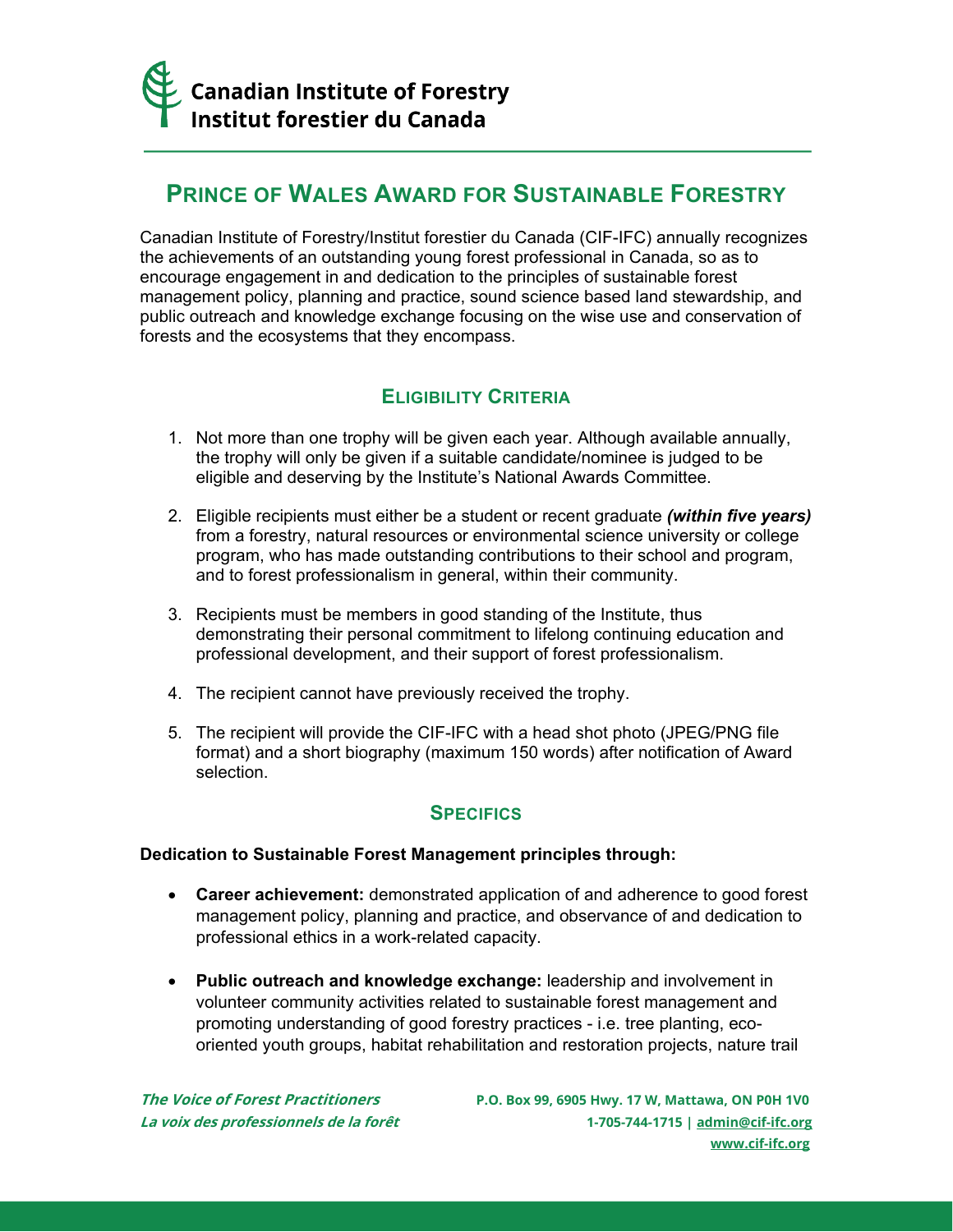

maintenance, etc.

- **Academics:** demonstrated effort and engagement throughout post-secondary career, specifically in forest management, ecology and conservation related courses.
- **Previous Awards and recognition:** i.e. CIF-IFC Gold Medal, Registered Professional Forester's Association Award, other recognition, certificates, scholarships that demonstrate a strong commitment to sustainable forest management principles and practice.
- **Memberships and affiliations:** student government, clubs, environmental nongovernment organizations, charities, etc.
- **Involvement with the Institute:** participation in programs, activities, events and public outreach projects – i.e. workshops, science seminars, field tours, socials, section council meetings, Forests without Borders.

**Please note:** For information on other CIF-IFC National Awards, please visit [www.cif](http://www.cif-ifc.org/what-we-do/national-awards/)[ifc.org/what-we-do/national-awards/.](http://www.cif-ifc.org/what-we-do/national-awards/)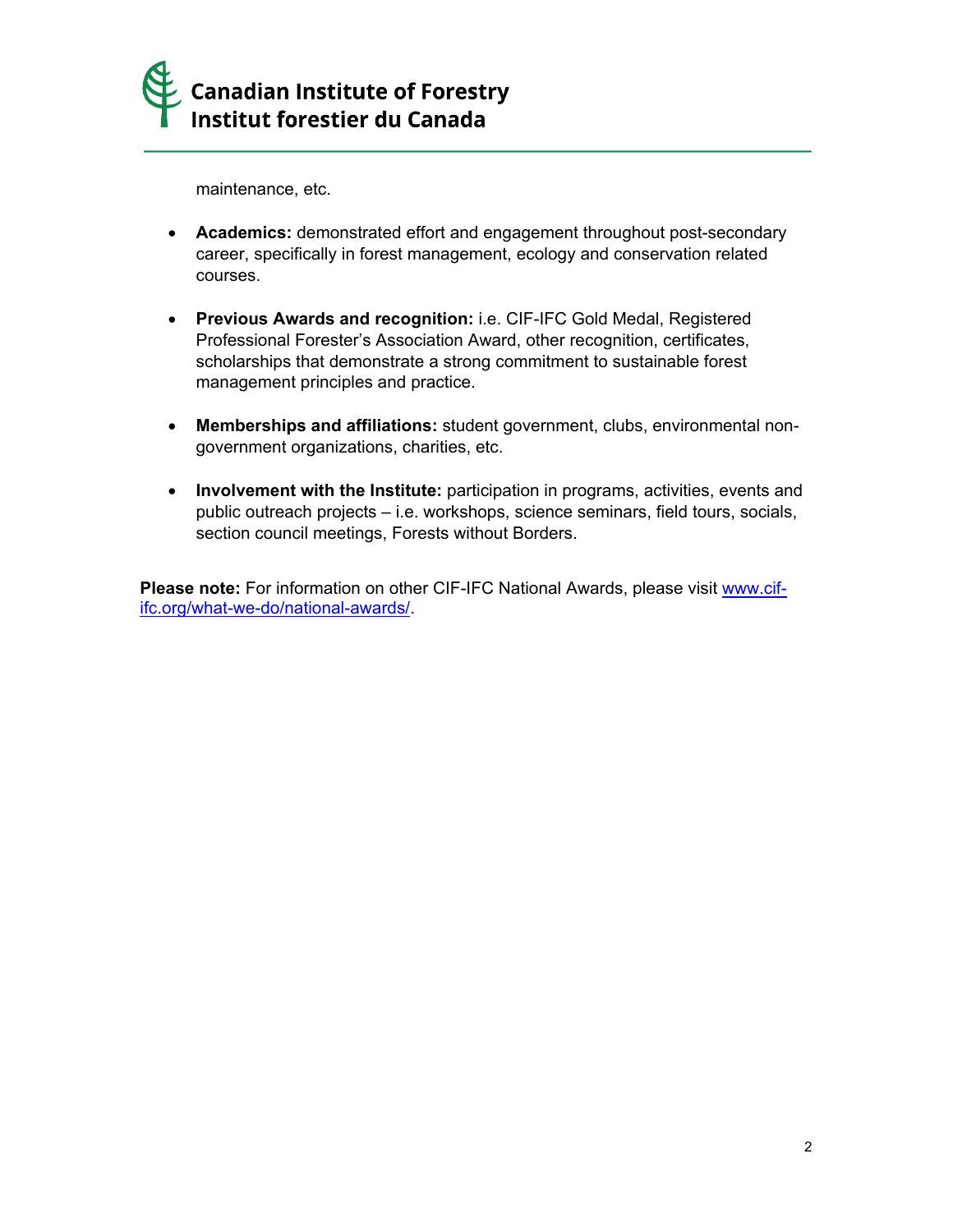

### **NOMINATION PROCEDURE**

- Nominations for the Award may be proposed by a CIF-IFC Section Council, three CIF-IFC members, or member of National Executive.
- It is recommended (but not mandatory) that the nominee be informed of the nomination in order to ensure eligibility and veracity of information presented.
- **Only complete nominations documents received by the deadline will be considered by the National Awards Committee.**
- Nominations from previous years can be resubmitted if it is still considered relevant.

### **ALL OF THE FOLLOWING ITEMS MUST BE INCLUDED IN THE NOMINATION:**

| Nomination form<br>Including nominator signature(s)                                                                                                                                                                                                                               |
|-----------------------------------------------------------------------------------------------------------------------------------------------------------------------------------------------------------------------------------------------------------------------------------|
| Resume or Curriculum vitae (CV) of the nominee                                                                                                                                                                                                                                    |
| Independent evidence of how the nominee meets the specific selection criteria                                                                                                                                                                                                     |
| Letter of reference by nominators<br>Addresses the nominee's special qualifications and/or achievements for the<br>Award                                                                                                                                                          |
| Additional letters of reference (Part 4 of nomination form)<br>A maximum of three letters of reference<br>From individuals or groups knowledgeable of the nominee's<br>$\circ$<br>qualifications<br>Letters from outside of the nominee's place of work are encouraged<br>$\circ$ |

#### **SELECTION CRITERIA**

Consideration is given to the individual's personal engagement and activity with respect to sustainable forest management as it relates to career achievement to date, volunteerism, leadership, citizenship, academics, extra-curricular activities, and other personal and professional accomplishments.

#### **ANNOUNCEMENT**

The perpetual trophy will be presented by the President of the CIF-IFC during the Awards Banquet at the National Conference and Annual General Meeting. The trophy recipient agrees to standard publicity notification arranged by the CIF-IFC. Details of the Award will be published in relevant media and on the Institute's website [\(www.cif-ifc.org\)](http://www.cif-ifc.org/).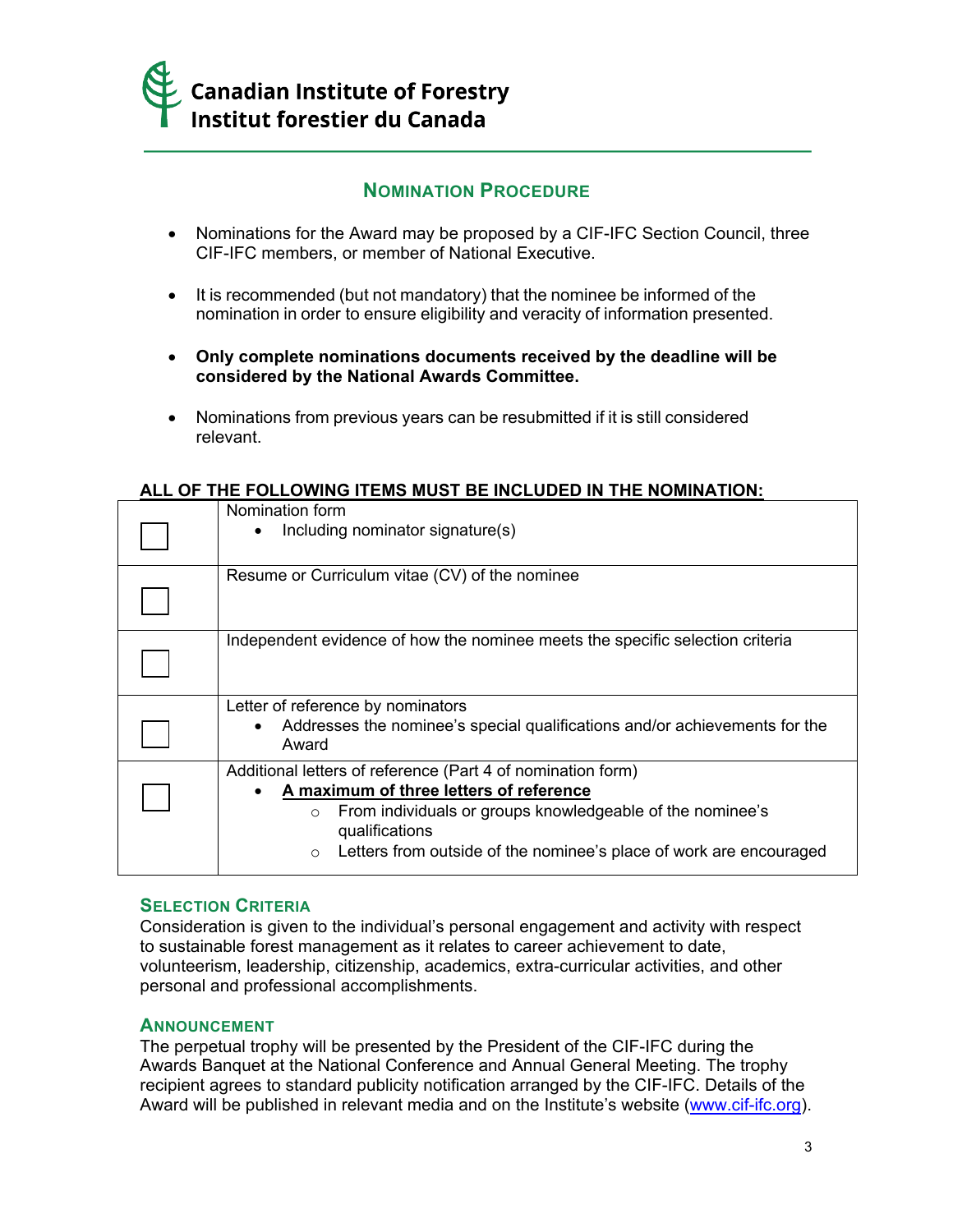

### **DEADLINE**

The completed nomination package can be sent by email to the CIF-IFC National Office and must be received by **May 15, 2022**.

#### **RESCINDING OF AWARDS**

The CIF-IFC reserves the right to rescind Awards on the basis of recipient misconduct (including but not limited to: unethical behaviour, criminal activity, conduct that goes against the purpose of the Award or the CIF-IFC Code of Ethics).

In circumstances where the Award is rescinded, the recipient may no longer cite or imply that they are/were a recipient of the Award.

### **FOR MORE INFORMATION:**

**Canadian Institute of Forestry/Institut forestier du Canada** P.O. Box 99, 6905 Hwy 17 West, Mattawa, Ontario, P0H 1V0

**E-mail: [media@cif-ifc.org](mailto:media@cif-ifc.org)**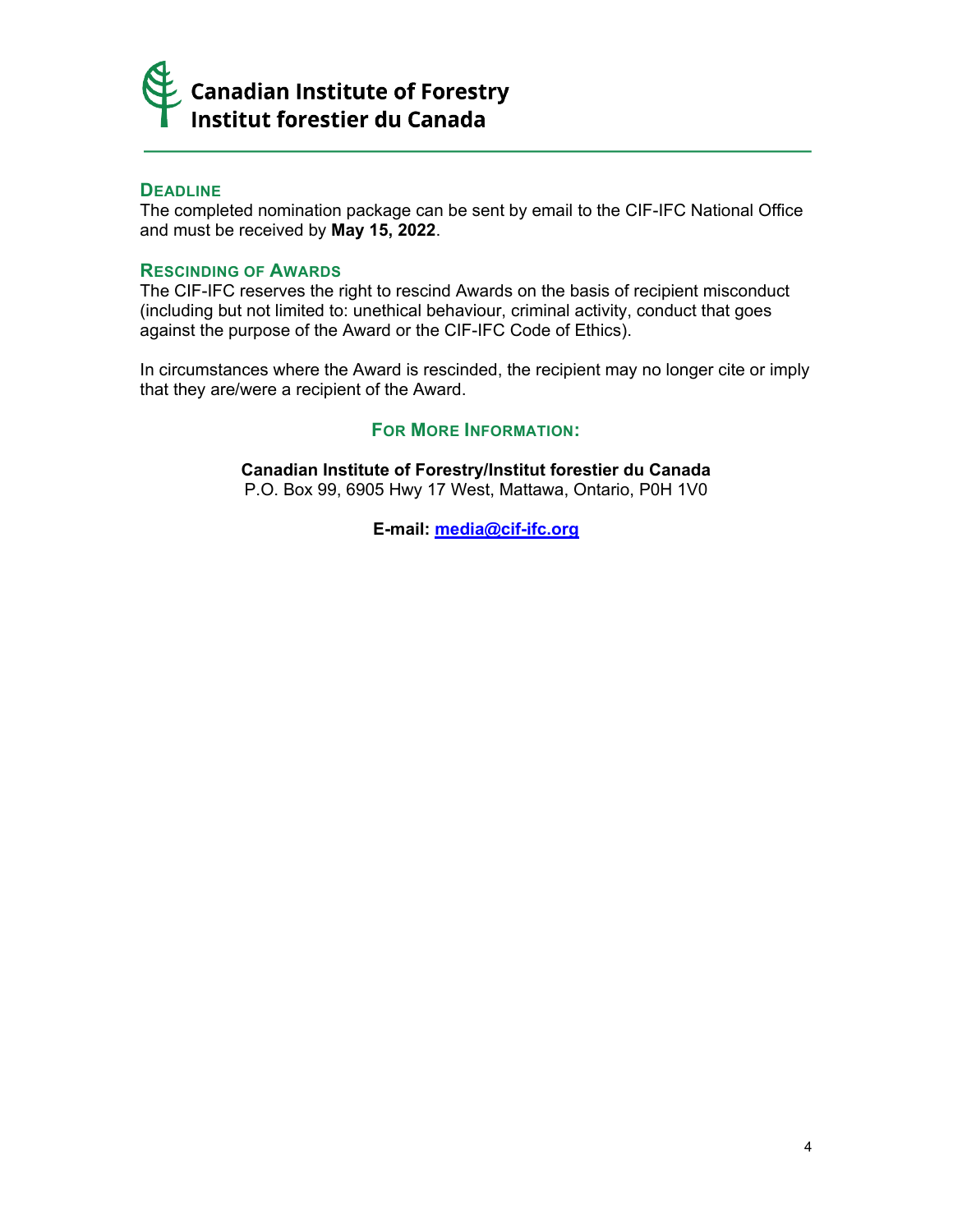

# **NOMINATION FORM**

# **- PRINCE OF WALES AWARD FOR SUSTAINABLE FORESTRY -**

## **PART 1: NOMINEE INFORMATION**

| <b>Full Name of Nominee</b>    |                    |  |
|--------------------------------|--------------------|--|
| Address (business and/or home) |                    |  |
| <b>City, Province</b>          | <b>Postal Code</b> |  |
| Telephone #                    | <b>Email</b>       |  |

**\_\_\_\_\_\_\_\_\_\_\_\_\_\_\_\_\_\_\_\_\_\_\_\_\_\_\_\_\_\_\_\_\_\_\_\_\_\_\_\_\_\_\_\_\_\_\_\_\_\_\_\_\_\_\_\_\_\_\_\_\_\_\_\_\_\_\_\_\_\_**

**\_\_\_\_\_\_\_\_\_\_\_\_\_\_\_\_\_\_\_\_\_\_\_\_\_\_\_\_\_\_\_\_\_\_\_\_\_\_\_\_\_**

**\_\_\_\_\_\_\_\_\_\_\_\_\_\_\_\_\_\_\_\_\_\_\_\_\_\_\_\_\_\_\_\_\_\_\_\_\_\_\_\_\_**

**If Nominee is a CIF-IFC Member, which Section do they belong to?**

## **PART 2: NOMINATOR INFORMATION**

**Origin of Nomination**

☐ **CIF-IFC Section: \_\_\_\_\_\_\_\_\_\_\_\_\_\_\_\_\_\_\_\_\_\_\_\_\_\_\_\_\_\_\_\_\_\_\_\_\_\_\_\_\_\_\_\_\_\_\_**  *(Section to provide a letter stating Council/Member endorsement)*

☐ **Three CIF-IFC Members: \_\_\_\_\_\_\_\_\_\_\_\_\_\_\_\_\_\_\_\_\_\_\_\_\_\_\_\_\_\_\_\_\_\_\_\_\_\_\_\_\_**

☐ **Member of CIF-IFC National Executive: \_\_\_\_\_\_\_\_\_\_\_\_\_\_\_\_\_\_\_\_\_\_\_\_\_\_\_\_**

**Has this nomination been discussed with the nominee?** 

☐ **Yes** ☐ **No**

**If no, please explain: \_\_\_\_\_\_\_\_\_\_\_\_\_\_\_\_\_\_\_\_\_\_\_\_\_\_\_\_\_\_\_\_\_\_\_\_\_\_\_\_\_\_\_\_\_**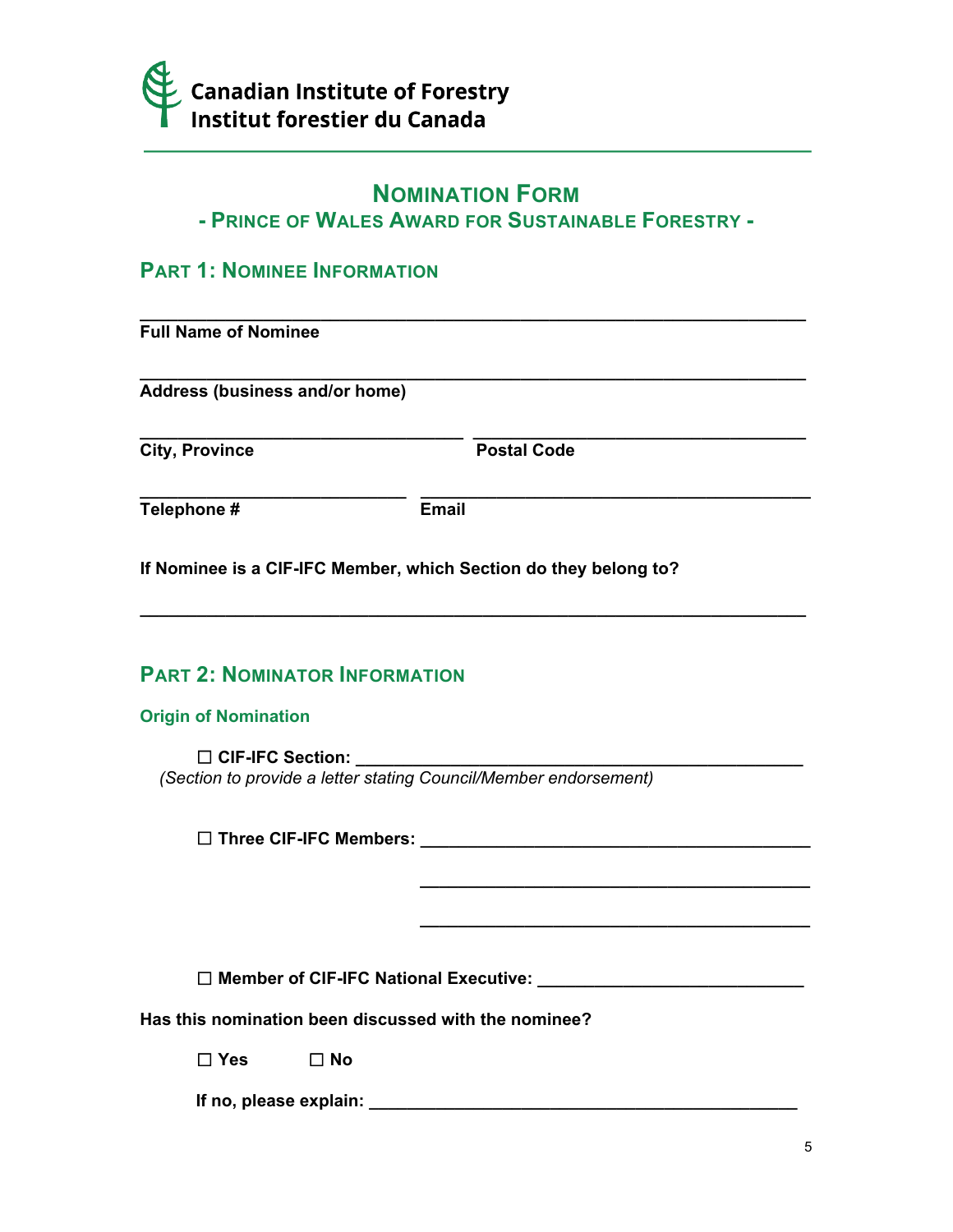

## Nominator 1

| <b>Last Name</b>               | <b>First Name</b>  |             | <b>Middle Initial</b> |
|--------------------------------|--------------------|-------------|-----------------------|
| Address (business and/or home) |                    |             |                       |
| <b>City, Province</b>          | <b>Postal Code</b> |             |                       |
| Telephone #                    | <b>Email</b>       |             |                       |
| <b>Signature</b>               |                    | <b>Date</b> |                       |
| Nominator 2 (if applicable)    |                    |             |                       |
| <b>Last Name</b>               | <b>First Name</b>  |             | <b>Middle Initial</b> |
| Address (business and/or home) |                    |             |                       |
| <b>City, Province</b>          | <b>Postal Code</b> |             |                       |
| Telephone #                    | <b>Email</b>       |             |                       |
| <b>Signature</b>               |                    | <b>Date</b> |                       |
| Nominator 3 (if applicable)    |                    |             |                       |
| <b>Last Name</b>               | <b>First Name</b>  |             | <b>Middle Initial</b> |
| Address (business and/or home) |                    |             |                       |